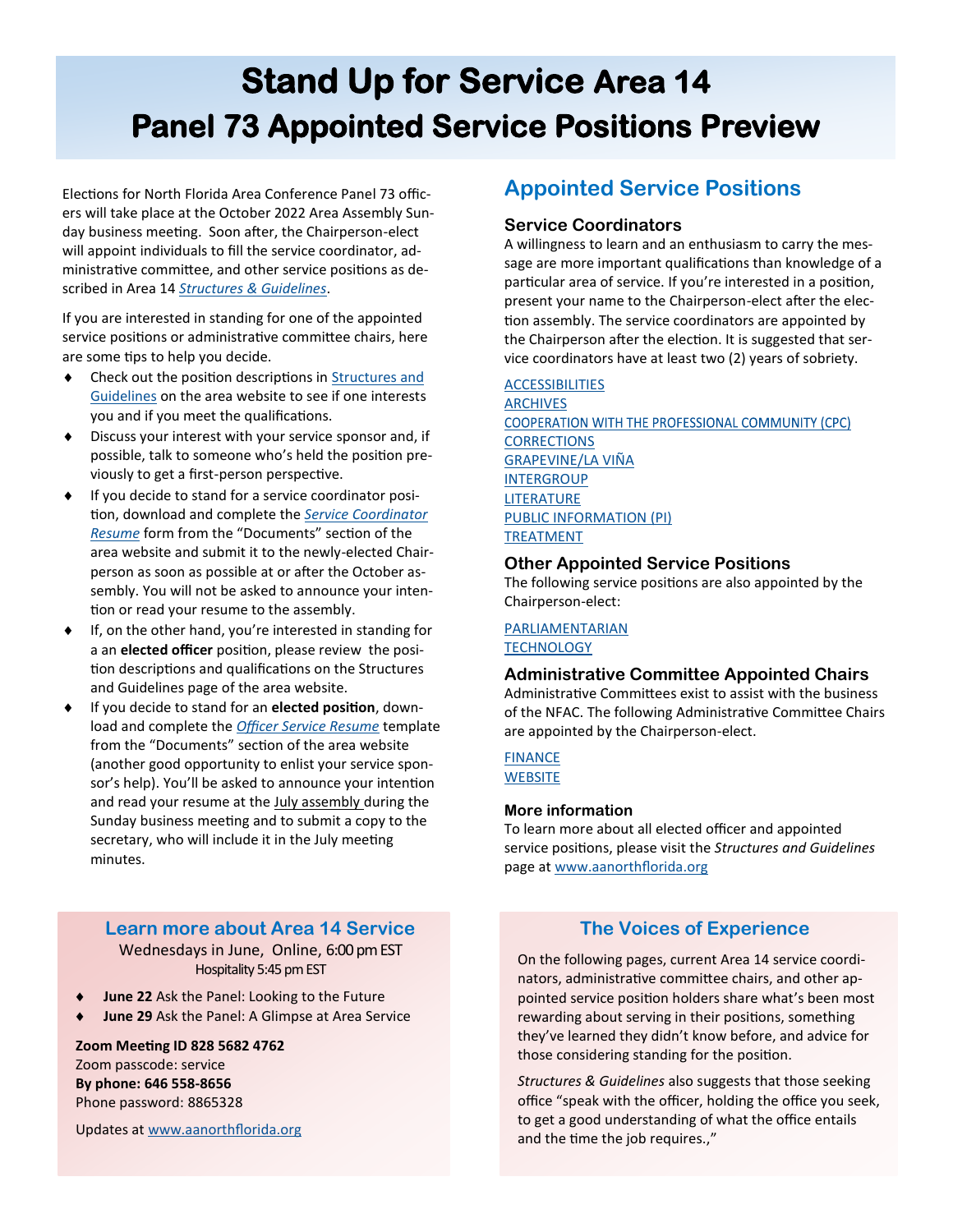## **Accessibilities Service Coordinator** Melanie E

## What has been most rewarding about serving as Corrections Service Coordinator?

I have attended many national "all access" meetings and workshops virtually as we join together expressing our shared experiences to gain common solutions. We have many amazing stories about going to any length!

We close with the All Access Committee Responsibility Statement developed for that meeting: "We come together united in service in our efforts to ensure full and equal access to all members of our fellowship of Alcoholics Anonymous with disabilities and/or special needs. For that, I am responsible."

#### **What is something you've learned that you didn't know before?**

Serving as Accessibilities Service Coordinator I have learned so much! There are challenges that apply to any alcoholic who may have difficulty participating in Alcoholics Anonymous.

Some of these challenges include, but are not limited to, blind or low vision; deaf or hard of hearing; use a wheelchair, walker, or cane; live in a healthcare facility; limited in reading or writing skills; parents unable to find suitable childcare; physical disabilities or chronic illness; and so on. Some alcoholics may experience barriers that do not allow the individual to access the AA message, twelve step work, and the service structure.

## **Archives Service Coordinator**  Bob C

**What has been most rewarding about serving as Archives Service Coordinator?** Discovering the rich history not only 0f AA, but also of Area 14. Also, enjoyed researching and looking into different districts' histories and how the area was basically formed into what it is today.

#### **What have you've learned that you didn't know before?**

My service work in the past has been centered around corrections work (service coordinator, taking meetings into prisons etc.) A past Archives Service Coordinator asked me if some material that belong to the area could be passed on to me, to which I said please do.

What I received was newsletters from the early 1970s that AAs in prison created from Union Corrections Institute. I personally did not know of this group (the New Hope Group), but have been told it was one of the oldest prison groups in AA. I have had the newsletters on display and have gotten very positive comments on them,

**What would you say to someone who is considering standing for the position?** Be prepared to attend workshops and help/guide other archivists to setup their district/group archives. With the pandemic, I was challenged in how the area fellowship could view the traveling archives display, especially with the assemblies conducted virtually. I decided to follow the lead of District 28 by placing our traveling display on a PowerPoint presentation so it can be seen on a virtula meeting or the website. My suggestion is to come into the position with fresh ideas on how Area 14 and/or AA history can be presented so all of the fellowship can see how AA was formed.

## **Cooperation with the Professional Community Service Coordinator**

Tom S

**What has been most rewarding about serving as CPC Service Coordinator?** The most rewarding moments of this service position were when CPC committee members "caught fire" and embraced the opportunity to get involved in their communities with CPC activities. Their outreach invigorated them and me, and I felt our HP making things happen.

### **What have you've learned that you didn't know before?**

One somewhat disheartening thing I have learned during my CPC journey is that the old "80/20" rule seems to be alive and well. We have some 30 districts in our North Florida Area, but more than half of these districts are, for all intents and purposes, inactive or not active at all.

There seems to be little or no initiative in many of the remaining half of these districts, despite numerous emails from me to the DCMs and alternate DCMs. I have seen perhaps only five or six districts take any kind of active role in AA volunteerism. Perhaps we are still suffering the effects of a COVID hangover, or perhaps it is more serious than that.

**What would you say to someone who is considering standing for the position?** My advice to my successor is to gather the latest email addresses of the DCMs and alternate DCMs in the area, as well as any district CPC contacts. Reach out with introductions, and follow up, especially if there has not been a reply.

Be persistent. I found that I had to be! I made that my first order of business, yet it still took me some four to five months to get current, updated contact info. There seemed to be a lot of confusion in the early months of the new panel, and I guess much of that is unavoidable, given that there is a whole new group of AA volunteers assuming their new positions.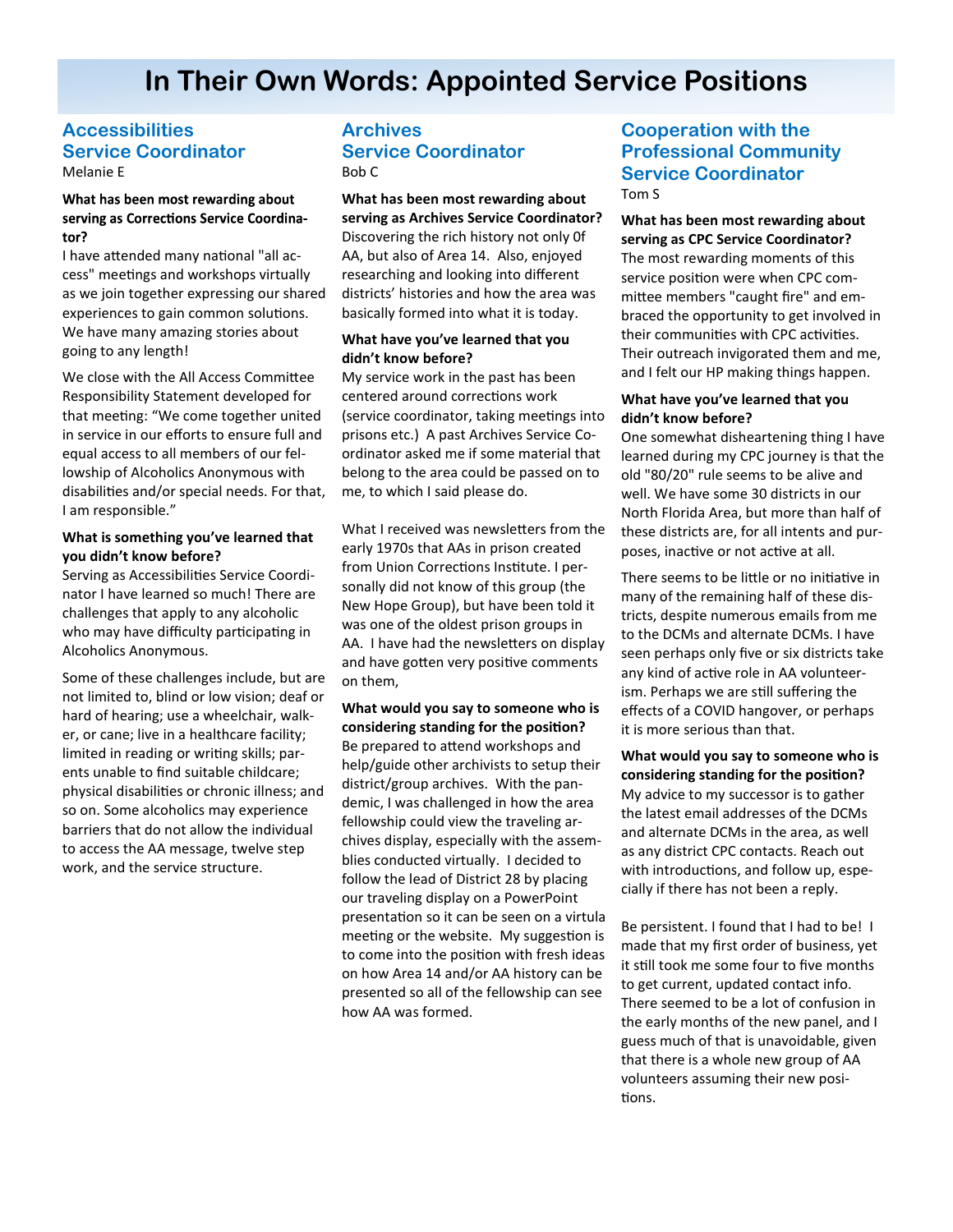## **Corrections Service Coordinator** Nanette L

#### What has been most rewarding about serving as Corrections Service Coordinator?

I have served as the Area 14 Corrections Service Coordinator since January of 2021. Along this service journey, I have found that the most rewarding part was the incredible people who serve our "inside" AAs by carrying the message of love and hope to the suffering alcoholic.

#### **What is something you've learned that you didn't know before?**

Before starting this position, I was clueless about the how, when, and why of this position. It has been a slow growth process.

Due to COVID, the past twelve months have found most of the AA meetings in jails shut down. This dilemma made service work very difficult. But we as a team persevered.

Everywhere I turned, there were dedicated, solid people in AA who stood up and taught me what I needed to know about the service work that surrounds corrections. Opportunities abound in helping others through the jails and institutions, but the real secret was learning to listen to our active members, who were my teachers.

## **What would you say to someone who is considering standing for the position?**

My advice to the next Corrections Service Coordinator? Have an alternate coordinator experienced in corrections, excellent networking skills, and a strong love for Alcoholics Anonymous? Thanks to my alternate for being that person. I am forever grateful and honored to serve Area 14 in this position.

## **Grapevine/La Viña Service Coordinator** Linda G

What has been most rewarding about serving as Grapevine/La Viña Service Coordinator? The most rewarding thing that I have learned is the history of how Grapevine/La Viña came about and how many people it reaches. The history has been amazing.

#### **What is something you've learned that you didn't know before?**

What have I learned that I did not know? The first thing is that Grapevine offers three skits that groups or service committees can use to inform and motivate people to read. And that *Grapevine/La Viña* is considered our meeting in print.

**What would you say to someone who is considering standing for the position?** For the person wanting to be the next service coordinator, the first thing is to have fun. The next is to know a little about the books and things you are making available, like the slogans and when the next book may be out. But remember, we are not a glum lot!

## **Intergroup Service Coordinator** Lyndi J

What has been most rewarding about serving as Intergroup Service Coordinator? The most rewarding aspects were not just gaining a better understanding of how an AA intergroup functions, but also an understanding of the heart of intergroup trusted servants.

They are much like the general service trusted servant, but aiding the sick alcoholic in the trenches looking for help and working to understand and fellowship with groups and AA individuals. Intergroup trusted servants have some of the same problems and solutions as other facets of AA service, as well as ones that are unique to them.

## **What have you've learned that you didn't know before?**

Before serving as the Area 14 Intergroup Service Coordinator, I did not know that this position was a result of the endorsement of intergroups, from the Report and Charter Committee at the 1990 General Service Conference.

**What would you say to someone who is considering standing for the position?** To anyone considering this position for the future, I encourage you to do so. It is a different view of the fellowship from general service. I am grateful to have had my mind opened and my views softened as a result of having had this opportunity to serve.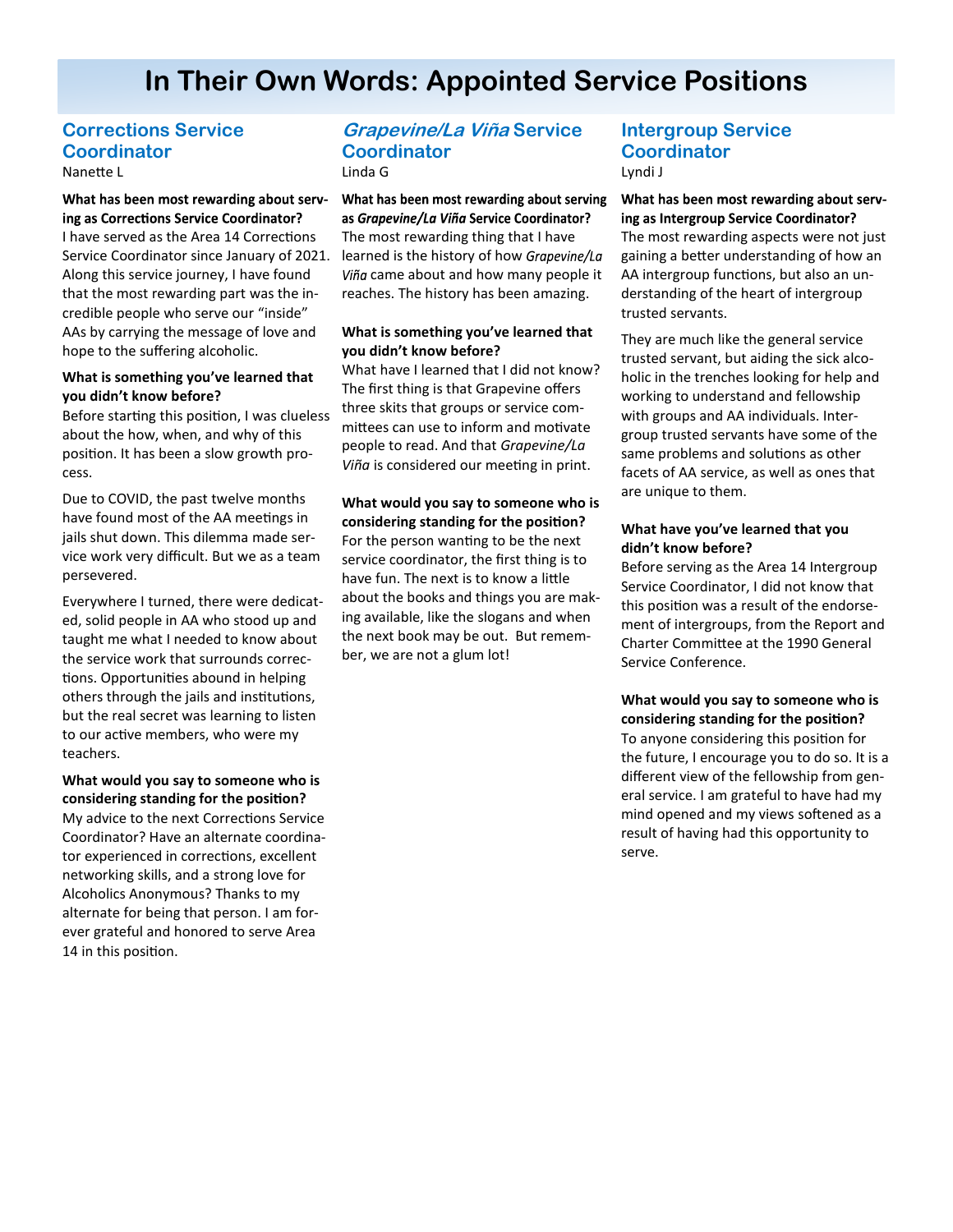## **Literature Service Coordinator** Nina V

## What has been most rewarding about serving as Literature Service Coordinator? What an unexpectedly wide, deep opportunity to learn and to give back! I learned more about AA, its history, its current challenges, and more about the literature than I ever imagined.

I had no idea that greater selfknowledge and personal growth are also part of this rewarding service position. I am sorry my term is ending. I loved this job.

#### **What have you learned that you didn't know before?**

I now understand the process by which AA literature is inspired, actually created, edited, adapted from international resources, and published. I was amazed by how one person's or group's idea can move the whole body of AA and how deliberative the process is. I also learned how extensive the reach of AA literature is worldwide, including oral recordings for a culture with only spoken language and sign language videos for the deaf and hard of hearing community.

## **What would you say to someone who is considering standing for the position?** Get ready for a great ride! Preparing your literature workshops will probably take more time than expected but will always be a more creative experience than you ever imagined.

You will, of course, learn much more about AA than you knew before. Interacting with Area 14 officers and other service coordinators, you will also learn a great deal about yourself. The challenge of the position and the time you will need to dedicate to it are well worth the new knowledge you will gain and the fun you will have.

## **Public Information Service Coordinator** Tim S

#### **What have you've learned that you didn't know before?**

Public information takes many forms the simple sign outside a meeting place that says, "AA meeting tonight," a listing in local home directories, distribution of AA literature, and radio and television shows using sophisticated media techniques.

Whatever the form, it comes down to "one drunk carrying the message to another drunk," whether through personal contact or through the use of third parties and the media." (Borrowed from aa.org)

Rule # : The quality of the information being put out is critical. Bad information is just that. Bad!

## **What would you say to someone who is considering standing for the position?** For someone considering being the Public Information Service Coordinator, I will say that this is a fun job compared to some others. Keep an open mind that it probably isn't the way you think it is and be willing to talk to people. If in doubt, refer to Rule #1.

## **Treatment Service Coordinator** Carson F

What has been most rewarding about serving as Treatment Service Coordinator? Service in treatment started when I attended meetings at treatment facilities. I quickly realized that recovering AAs have a powerful message to carry to people in treatment.

There are clients who have never heard of AA, NA, or other programs. Service in treatment is like shining a bright light on what has been a dark path. The reward is to see someone grab hold of recovery and watch the "light" come on in their eyes as they take off on the recovery road.

## **What have you learned that you didn't know before?**

What I've learned—and continue to learn—is that members who attend area assembly are interested in learning about treatment and the other service areas in the workshops offered by area. I interact with our members who serve in their local districts in the treatment area, and I hear great ideas for how treatment works in other places. It is a valuable time of sharing and learning

**What would you say to someone who is considering standing for the position?** Being a service coordinator opened a new level of service for me. I've met people from all over the North Florida Area Conference at assemblies. New friendships are precious!

Also, it is a wonderful opportunity to see how AA works for the individual and the local groups. I was nervous at first. That eased as I realized that officers and other coordinators were there to help and support me.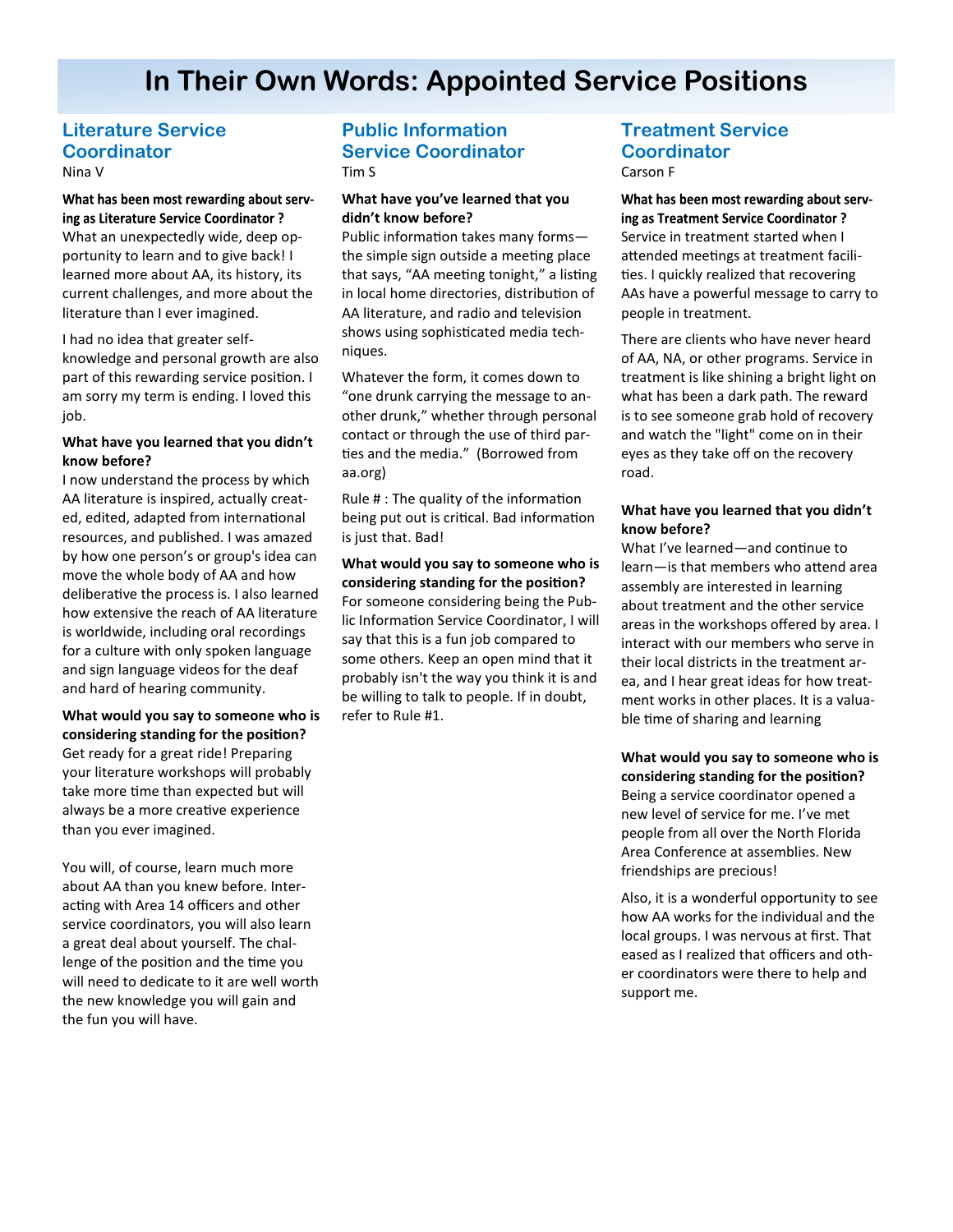## **Parliamentarian**

Terri C

## **What has been most rewarding about serving as Parliamentarian?**

Being of service to Area 14 and assisting the area Chairperson during the assembly business meeting.

## **What have you've learned that you didn't know before?**

Being Parliamentarian is more involved than I thought. It isn't just a Sunday morning business meeting position. And every assembly presented a different challenge.

#### **What would you say to someone who is considering standing for the position?**

Parliamentarian is appointed by the area Chairperson. Be familiar with the AA General Service Modified Robert's Rules of Order and be willing to learn the Area 14 Structures & Guidelines.

You have to remember you have no voice or vote, and at that can be frustrating.

## **Technology Committee Chair Finance Committee Chair** Katie P

**What has been most rewarding about serving as Technology Committee Chair?** Leading up to this position in 2020, I rotated out of my position as District 15 DCM then became a member of the Ad hoc Technology Committee. It has been rewarding to help launch the committee after the Area 14 body voted to establish it and to begin to build its future.

## **What have you've learned that you didn't know before?**

Since this is a new service position, there is an opportunity to learn throughout trying to learn how technology fits with the "that's the way we've always done it" mentality.

## **What would you say to someone who is considering standing for the position?**

The committee is still in its infancy so continuing to shape the committee and being adaptable are key. The next panel will be the first full two-year term for this position, so being comfortable not only with Area 14, but also with short- and long-term planning, hardware/software needs, and budgeting is important.

Since this is a new service committee, get creative with recruiting members. Be prepared to provide detailed responses about your qualifications, such as:

- Why you would like to serve as Technology Committee Chair
- Service position history
- Your technology skills in general
- Technology projects you have managed or coordinated
- Your familiarity and/or specific experience with
	- \* Internet-based meeting tools
	- Operating systems

.

- Organizational platforms and messaging tools
- Hardware and infrastructure knowledge
- Skills related to A/V projects you have been involved with
- List A/V equipment and your familiarity with each element

# Bob E

**What has been most rewarding about serving as Finance Committee Chair?** The most rewarding thing about serving as Finance Committee Chair is the opportunity to become acquainted with the people most involved with the operation of the area, and the skills and attributes that each brings to the fellowship. The chance to work with such a wide range of personalities presents a unique opportunity for personal growth and understanding.

#### **What have you learned that you didn't know before?**

I've learned, or at least begun to learn, the ways in which the *Twelve Concepts for World Service* can be applied to the everyday operation of this fellowship. They provide a firm foundation on which to build, just as the traditions and steps do. They help explain why things are done the way they are done within our entire organization.

**What would you say to someone who is considering standing for the position?** I would advise someone considering standing for the position to examine the motive for doing so carefully. This is not a policy-making position, nor one which can exercise control or authority over the financial operation of Area 14.

Rather, it provides an opportunity to increase the level of cooperation and information-sharing within the service structure by offering explanations and clarifications of policy to interested parties. Decisions regarding budgets and policy are typically made at the level of the Treasurer and other elected officers.